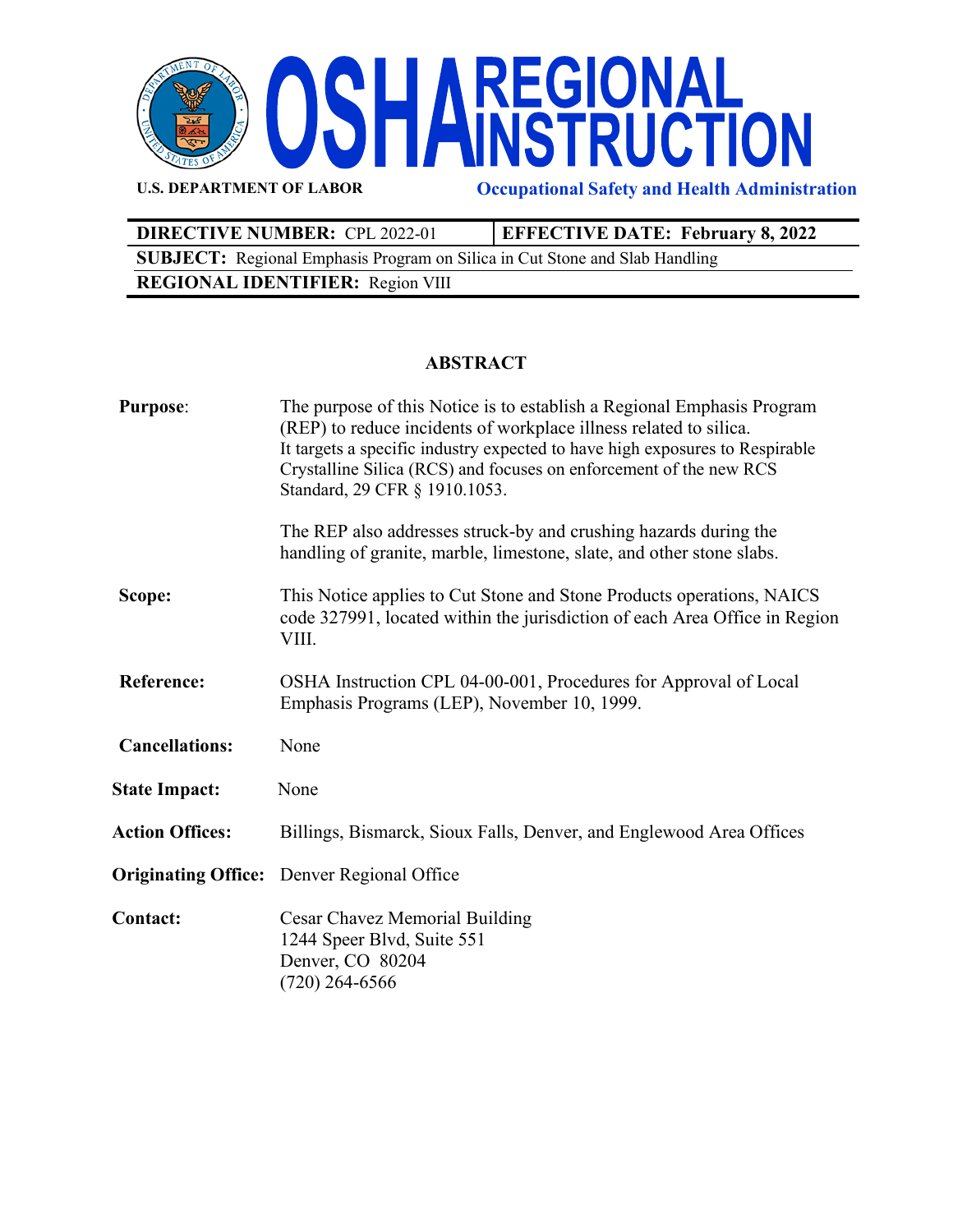**By and Under the Authority of:**

**Jennifer Rous Regional Administrator – Region VIII**

**\_\_\_\_\_\_\_\_\_\_\_\_\_\_\_\_\_\_\_\_\_\_\_\_\_\_\_\_\_\_\_\_\_\_\_\_\_\_\_\_**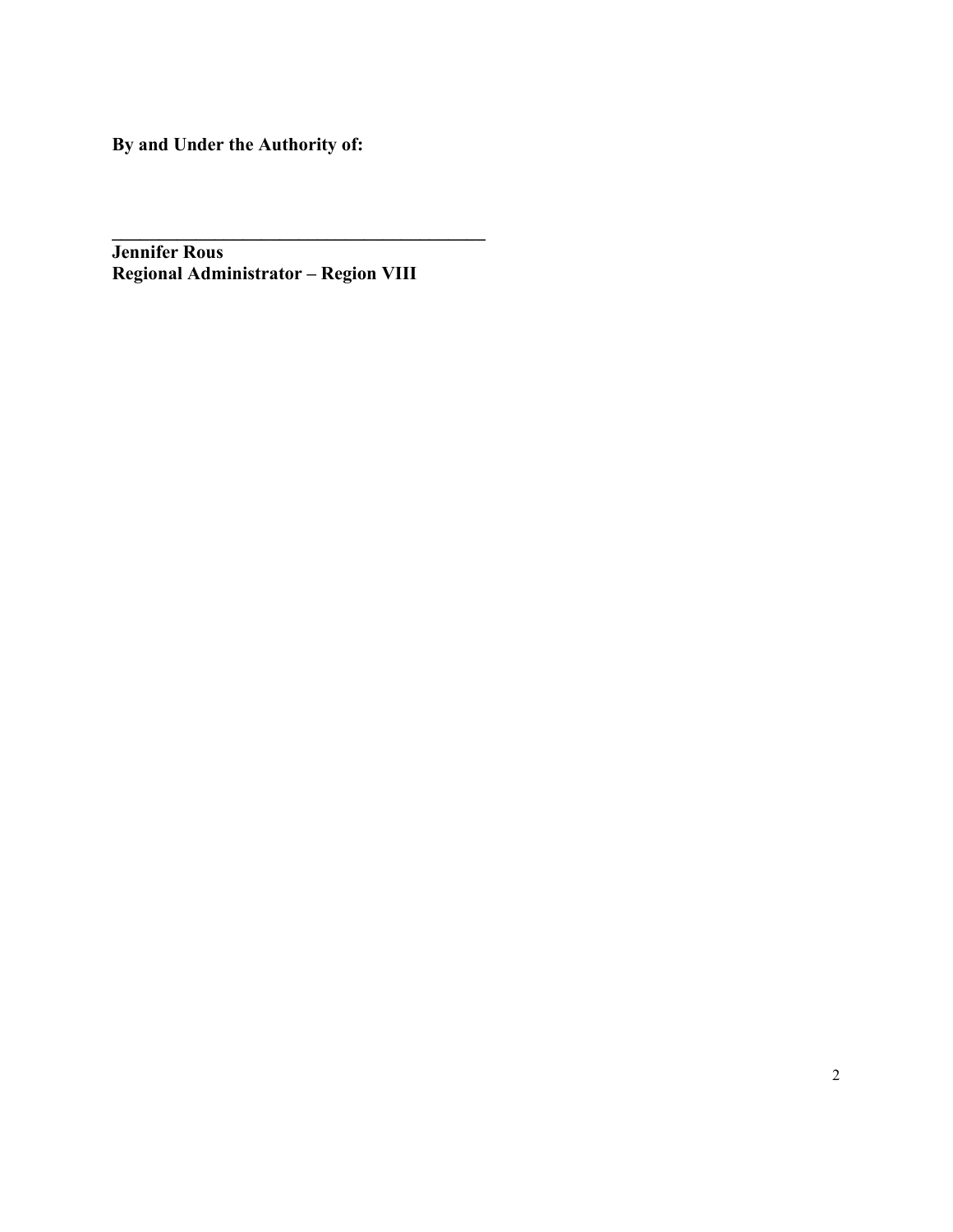### **Executive Summary**

This Notice describes policies and procedures for implementing a Regional Emphasis Program (REP) to reduce the incidents of workplace illness related to silica. It targets a specific industry expected to have high exposures to Respirable Crystalline Silica (RCS )and focuses on enforcement of the RCS Standard, 29 CFR § 1910.1053.

The REP also addresses struck-by and crushing hazards during the handling of granite, marble, limestone, slate, and other stone slabs.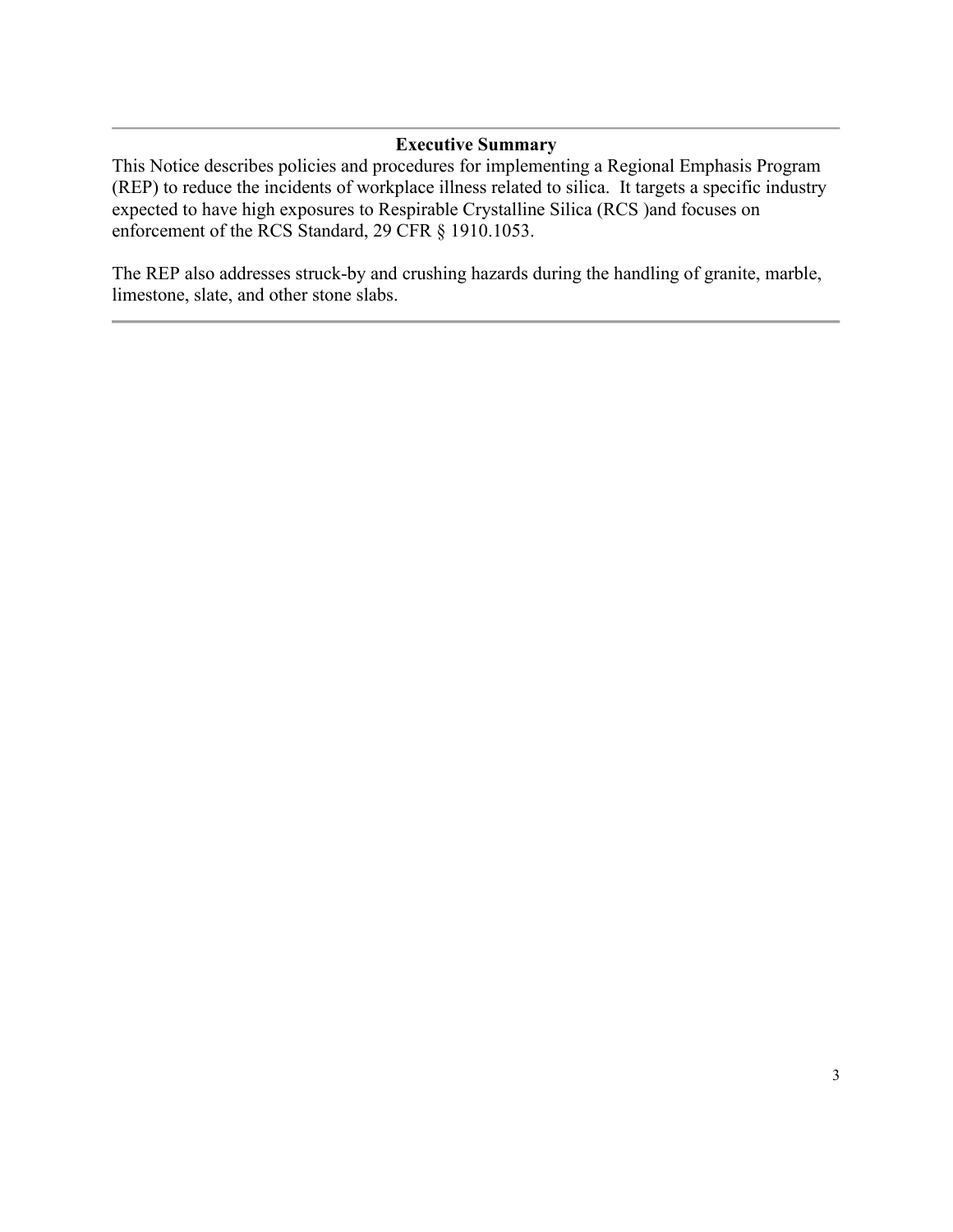# **TABLE OF CONTENTS**

| $\mathbf{I}$ . |  |
|----------------|--|
| II.            |  |
| Ш.             |  |
| IV.            |  |
| V.<br>VI.      |  |
| VII.           |  |
| VIII.          |  |
| IX.            |  |
| X.             |  |
| XI.            |  |
| XII.           |  |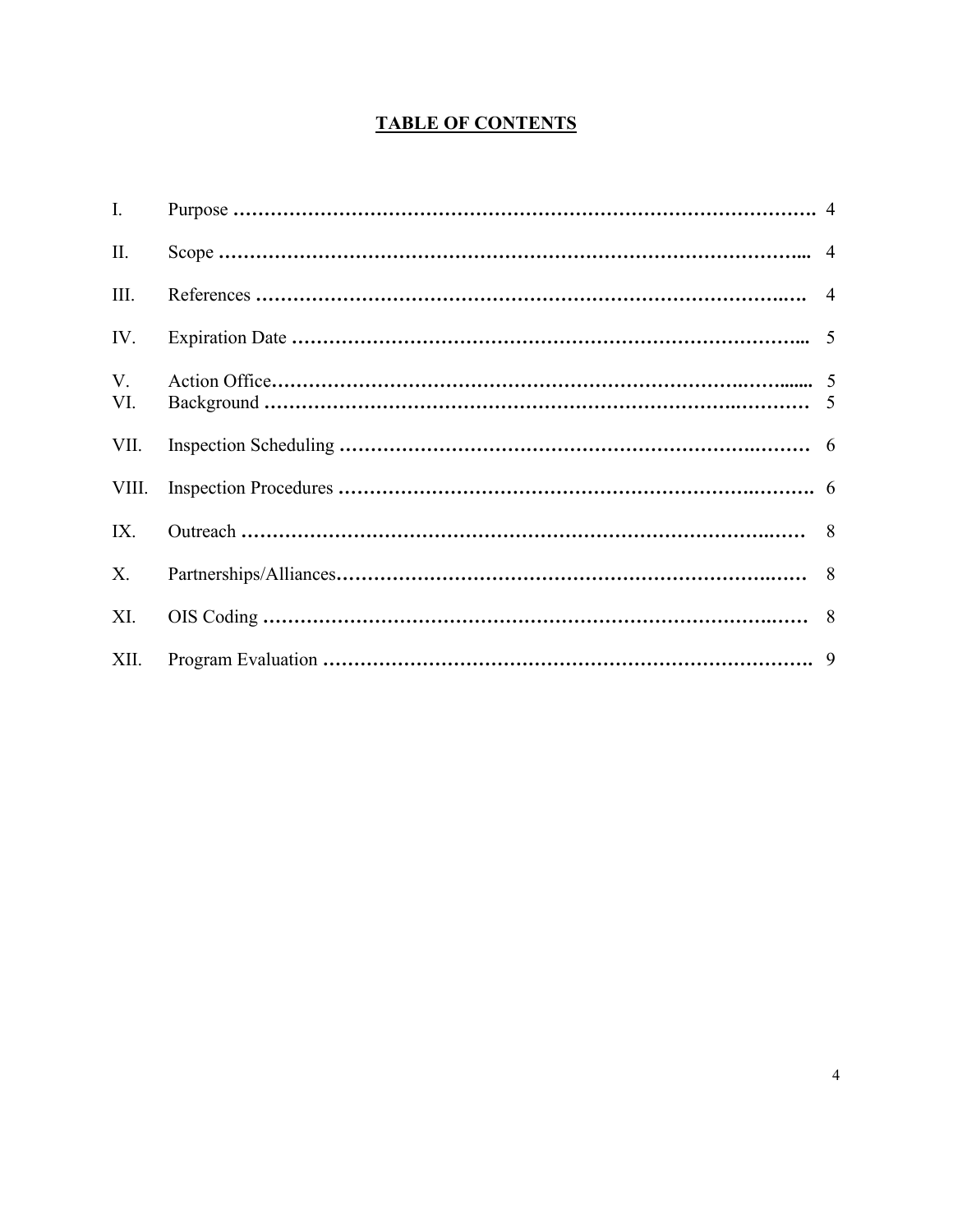- **I.Purpose:** This Notice establishes a Regional Emphasis Program (REP) for programmed inspections of the Cut Stone and Stone Products Industry, NAICS code 327991. It focuses on enforcement of the RCS Standard, 29 CFR § 1910.1053. Workplaces operating within the NAICS code of 327991 include businesses where workers are currently at risk of RCS exposure above the PEL of 50  $\mu$ g/m3 as an 8-hour TWA and the Action Level of 25 µg/m3. The REP also addresses struck-by and crushing hazards during the handling of granite, marble, limestone, slate, and other stone slabs, which are likely to cause serious injury or death.
- **II. Scope:** This Notice applies to Cut Stone and Stone Products industry operations located within the jurisdiction of each Area Office in Region VIII in NAICS code 327991, Cut Stone and Stone Product Manufacturing.

### **III. References:**

- A. OSHA Instruction CPL 02-00-164, Field Operations Manual (FOM), April 14, 2020, or the most recent version at the time of the inspection opening conference.
- B. OSHA Instruction CPL 04-00-001, Procedures for Approval of Local Emphasis Program (LEPs), November 10, 1999.
- C. OSHA Instruction CPL02-00-025, Scheduling System for Programmed Inspections, January 4, 1995.
- D. OSHA Instruction CSP 03-02-003, OSHA Strategic Partnership Program for Worker Safety and Health, November 6, 2013.
- E. October 18, 2002, OSHA Memorandum: Annual Evaluation of Local Emphasis Programs.
- F. November 12, 2014, OSHA Memorandum: Establishments Targeting Lists for Emphasis Programs.
- G. Title 29 Code of Federal Regulations, Part 1910.
- H. December 3, 2014, OSHA Memorandum: Procedures for Local and Regional Emphasis Programs.
- I. OSHA Instruction CPL 02-00-051, Enforcement Exemptions and Limitations under the Appropriations Act, May 28, 1998; Appendix A, January 29, 2016, or the most recent version at date of inspection opening conference.
- J. OSHA Instruction CPL 03-00-007, National Emphasis Program on Crystalline Silica, February 4, 2020.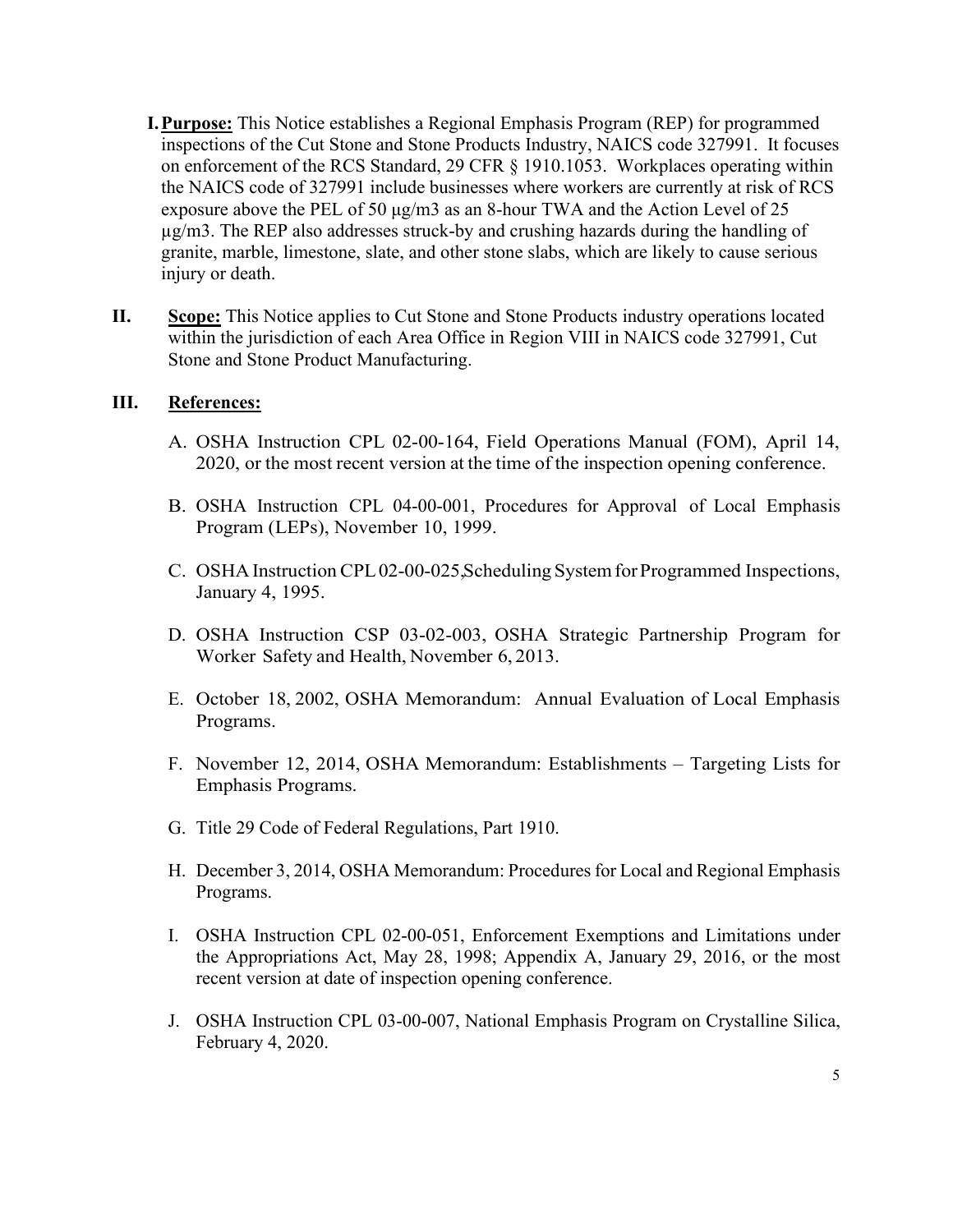## **IV. Expiration Date:** February 8, 2027

- **V. Action Office:** Billings, Bismarck, Sioux Falls, Denver, and Englewood Area Offices
- **VI. Background:** In OSHA's FY 22 Agency Management Plan, OSHA identified silica as a target hazard for the purpose of reducing the rate of workplace injuries and illnesses related to silica exposure.

Crystalline silica is a common mineral found in many naturally occurring materials and used in many industrial products. Materials including sand, concrete, stone, and mortar contain crystalline silica.

RCS consists of very small silica particles, typically at least 100 times smaller than ordinary sand found on beaches or playgrounds. RCS is generated by high-energy operations like cutting, sawing, grinding, drilling and crushing stone, rock, concrete, brick, block, and mortar, and when abrasive blasting with sand. In particular, silica exposure during the fabrication of artificial stone countertops is an emerging hazard that has been associated with several recent outbreaks of severe accelerated silicosis in young workers in the U.S.

According to NIOSH, at least 1.7 million U.S. workers are exposed to respirable crystalline silica in a variety of industries and occupations, including construction, sandblasting, and mining. Inhalation of elevated levels of RCS particles poses a health hazard and can cause multiple diseases, including silicosis, an incurable, but preventable, lung disease that can lead to disability and death. Exposure to RCS can also cause lung cancer, chronic obstructive pulmonary disease (COPD), and kidney disease. When specific activities generate respirable dust, silica is then released into the air, which creates inhalation hazards.

Establishments in NAICS code 327991, Cut Stone and Stone Products Manufacturing, are primarily engaged in the cutting, shaping, and finishing of granite, marble, limestone, slate and other stone products which contain silica. During these activities, employees are exposed to airborne silica dust.

In addition, employees are exposed to struck-by and crushing hazards while moving stone slabs on and off vehicles and throughout the fabrication shop. OSHA Safety and Health Information Bulletin (SHIB) 08-12-2008 details the hazards associated with stone slab handling. This SHIB reports the potential for serious injuries and fatalities associated with the storage and handling of stone slabs.

**VII. Inspection Scheduling and Selection of Sites:** The procedures outlined in the November 12, 2014, OSHA Memorandum: Establishments-Targeting Lists for Emphasis Programs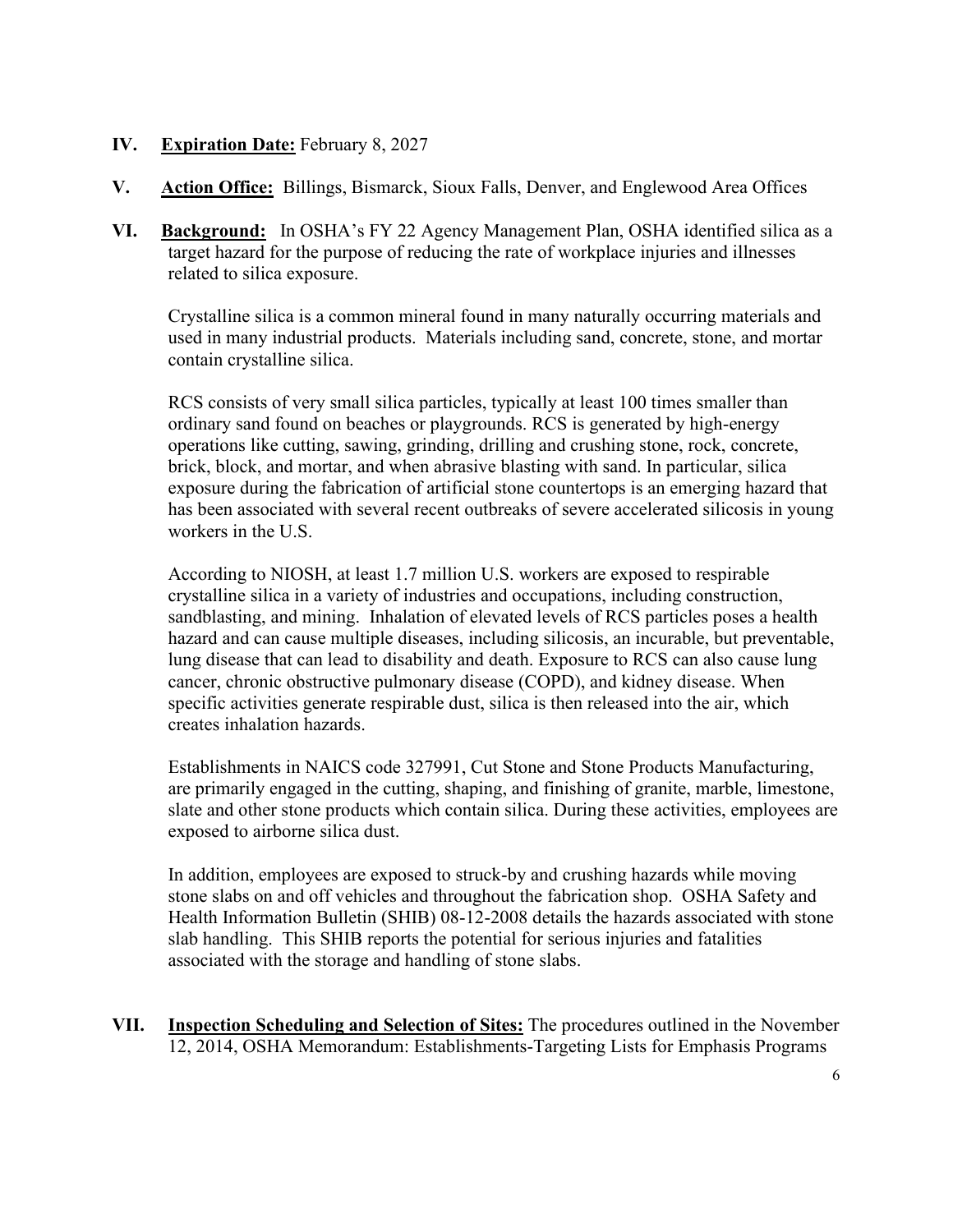will be followed.

In the event a cycle is not completed on or before expiration of this Notice, the cycle will be extended into the new fiscal year, provided this Notice is renewed. The outstanding cycle will be completed by each Area Office before establishments are selected from the new master list. If the Notice is not renewed, the outstanding cycle is effectively cancelled and the Area Office is not obligated to complete inspections on the remaining establishments within the cycle.

# **VIII. Inspection Procedures:**

# A. **General:**

- 1. Inspection procedures outlined in CPL 03-00-007 National Emphasis Program – Crystalline Silica February 4, 2020 and the (OSHA Instruction CPL 02-00- 150 Field Operations Manual), will be followed on silica-related inspections.
- 2. In addition to evaluating the silica related hazards on these inspections, the CSHO will also evaluate the procedures for handling and moving slabs of artificial as well as natural stone and marble, as these tasks pose serious struck-by and crushing hazards to employees.
- 3. The CSHO's will also evaluate employees' potential exposures to noise during stone fabrication activities.
- 4. Establishments with ten or fewer employees will be included in this program.
- 5. Upon arrival at the establishment, if it is determined that the company has changed ownership or legal name, but still performs work covered by NAICS 327991, the inspection will be conducted.
- 6. Upon arrival at the facility, if the CSHO determines that the targeted business does not fall within NAICS 327991, but potential silica hazards exist, then the inspection will be conducted.
- 7. If it is determined that the business establishment is in a different physical location than that identified by the targeting list, and the CSHO is able to determine the current location of the business establishment, an inspection of the establishment will be conducted. This includes follow-up inspections of companies originally inspected under this REP.
- 8. CSHOs shall protect themselves against all hazards during an inspection. They shall wear appropriate respiratory protection inside an RCS-regulated area or other areas where exposures are likely to exceed the PEL. Respirators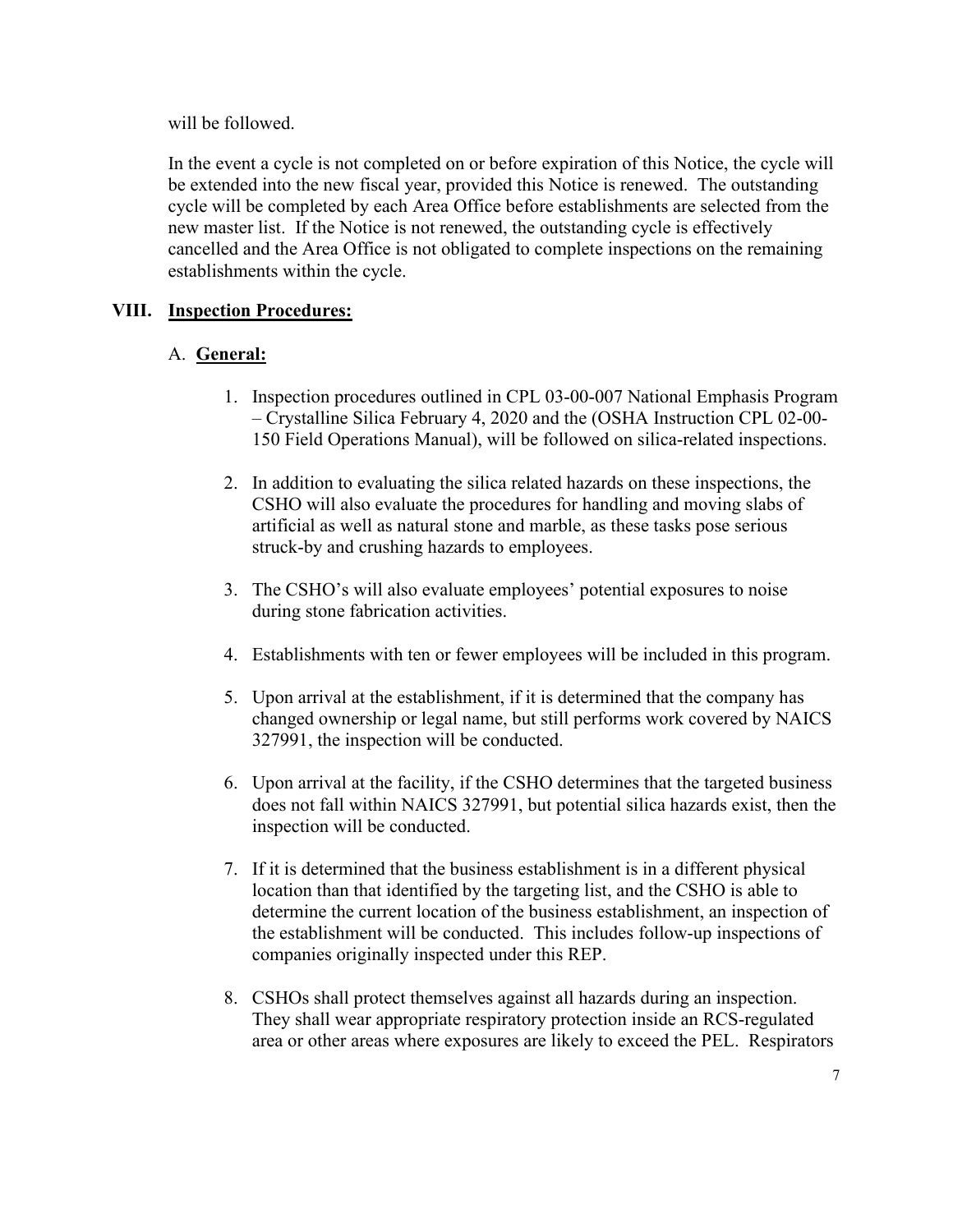shall be selected in accordance with the respirator selection procedures in CPL-02-02-054, Respiratory Protection Program Guidelines.

- 9. If an employer cited under the provisions of this Instruction has not reduced exposures to at or below the PEL within the time period specified on the citation, then a follow-up inspection shall be conducted based on available resources.
- 10. Follow-up inspections should also be conducted if there any unabated violations of other provisions of the standard.
- 11. A follow-up inspection is not required when the Area Office has specific knowledge and documentation indicating there are no workers exposed to RCS.

### B. **Unprogrammed inspections:**

- 1. If an unprogrammed inspection is conducted concurrently with an inspection pursuant to this REP, the inspection will not be coded as an REP inspection.
- 2. Complaints and referrals alleging potential worker exposures to RCS or involving workers with symptoms of exposure to RCS (e.g., dry chronic cough, sputum production, shortness of breath, and reduced pulmonary function) shall be treated as having priority and a health inspection shall be conducted. These inspections will not be coded as REP inspections.
- 3. Employers participating in cooperative programs may be exempt from programmed inspections. After inspection lists are generated, the Area Office should contact the Cooperative and State Programs Unit in their Regional Office to determine if any company on the list should be exempted.
- 4. If an establishment selected for inspection under this REP is also selected under the current SST plan, then, whenever possible, REP and SST plan inspections should be conducted concurrently.
- **IX. Outreach:** The Regional Office and Area Offices will be responsible for developing and implementing a robust and comprehensive outreach program relating to the hazards of silica exposure and slab handling to minimize or eliminate exposures to employees. The regional and area offices will focus outreach efforts on employers, trade associations, insurance carriers, and other organizations associated with the NAICS code covered by this instruction. These outreach activities may include presentations, webinars, mass mailing of letters and/or e-mails about the REP and silica hazards, and distribution of the